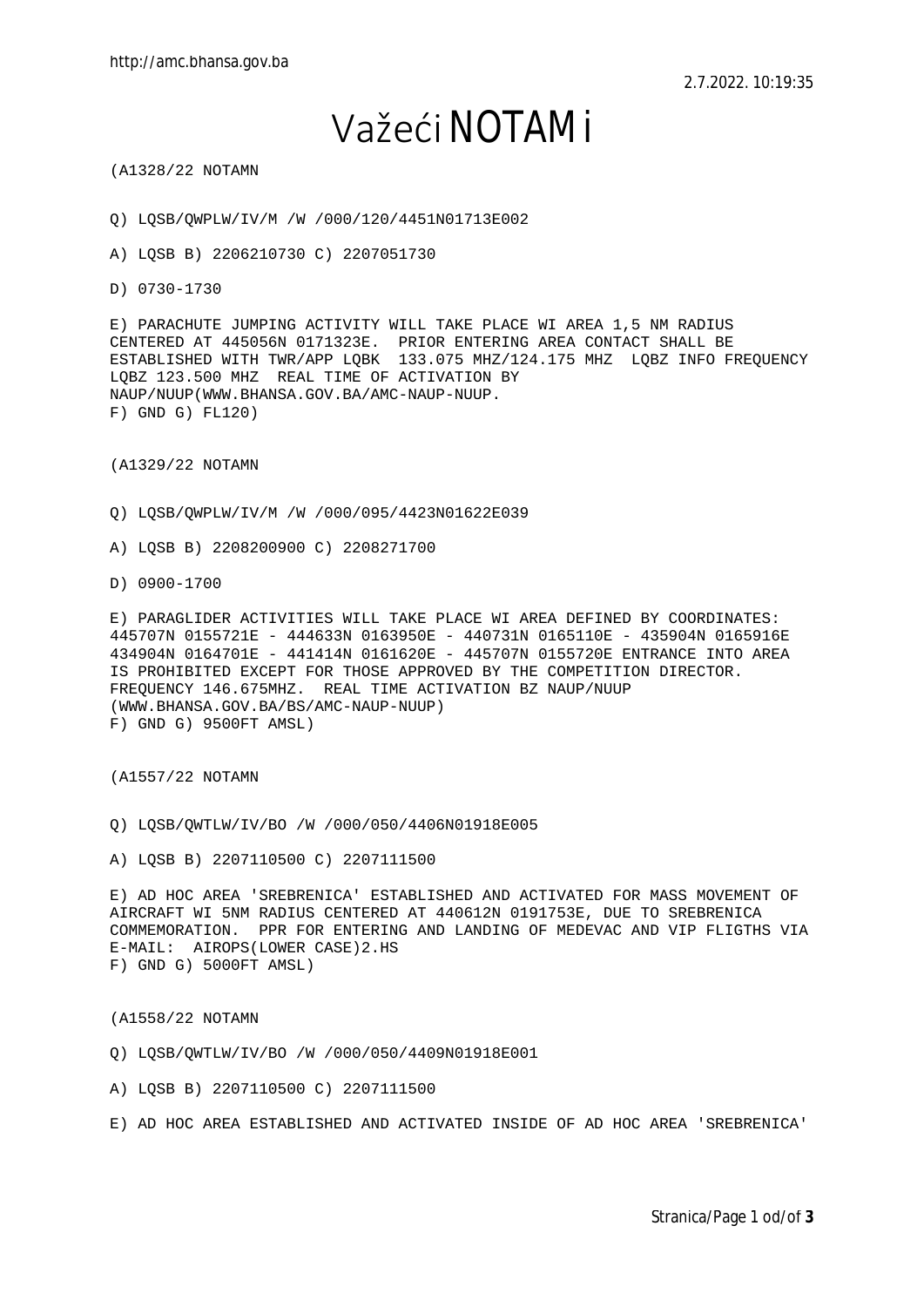AROUND SREBRENICA MEMORIAL CENTER 'POTOCARI' WI 1NM RADIUS CENTERED AT 440929N 0191805E,DUE TO NOISE ABATEMENT. OVERFLYING AND ENTRANCE INTO AREA 'POTOCARI' IS FORBIDDEN, EXCEPT FOR EMERGENCY AND MEDEVAC FLIGHTS. PHONE CONTACT: +38761926313,CONTACT PERSON: ARMIN ADZEM. FREQUENCY 120.075MHZ 'BRATUNAC GROUND' ('SREBRENICA GROUND') RMK: REAL TIME ACTIVATION BY NAUP/NUUP (WWW.BHANSA.GOV.BA/BS/AMC-NAUP-NUUP) F) GND G) 5000FT AMSL)

(A1565/22 NOTAMN

Q) LQSB/QWPLW/IV/M /W /000/120/4451N01713E002

A) LQSB B) 2207060730 C) 2207201730

D) 0730-1730

E) PARACHUTE JUMPING ACTIVITY WILL TAKE PLACE WI AREA 1,5 NM RADIUS CENTERED AT 445056N 0171323E. PRIOR ENTERING AREA CONTACT SHALL BE ESTABLISHED WITH TWR/APP LQBK 133.075 MHZ/124.175 MHZ LQBZ INFO FREQUENCY LQBZ 123.500 MHZ REAL TIME OF ACTIVATION BY NAUP/NUUP(WWW.BHANSA.GOV.BA/AMC-NAUP-NUUP. F) GND G) FL120)

(A1566/22 NOTAMN

Q) LQSB/QWPLW/IV/M /W /000/120/4451N01713E002

A) LQSB B) 2207210730 C) 2208041730

D) 0730-1730

E) PARACHUTE JUMPING ACTIVITY WILL TAKE PLACE WI AREA 1,5 NM RADIUS CENTERED AT 445056N 0171323E. PRIOR ENTERING AREA CONTACT SHALL BE ESTABLISHED WITH TWR/APP LQBK 133.075 MHZ/124.175 MHZ LQBZ INFO FREQUENCY LQBZ 123.500 MHZ REAL TIME OF ACTIVATION BY NAUP/NUUP(WWW.BHANSA.GOV.BA/AMC-NAUP-NUUP. F) GND G) FL120)

(A1598/22 NOTAMN Q) LQSB/QRDCA/IV/BO /W /000/040/4433N01839E001 A) LQSB B) 2207050700 C) 2207071400 D) 05 0700-1400, 07 0800-1400 E) DANGER AREA LQD10 PASA BUNAR ACTIVATED F) GND G) 4000FT AMSL)

(A1599/22 NOTAMN Q) LQSB/QRDCA/IV/BO /W /000/080/4408N01655E001 A) LQSB B) 2207040700 C) 2207071300 D) 0700-1300 E) DANGER AREA LQD15 BARBARA ACTIVATED F) GND G) 8000FT AMSL)